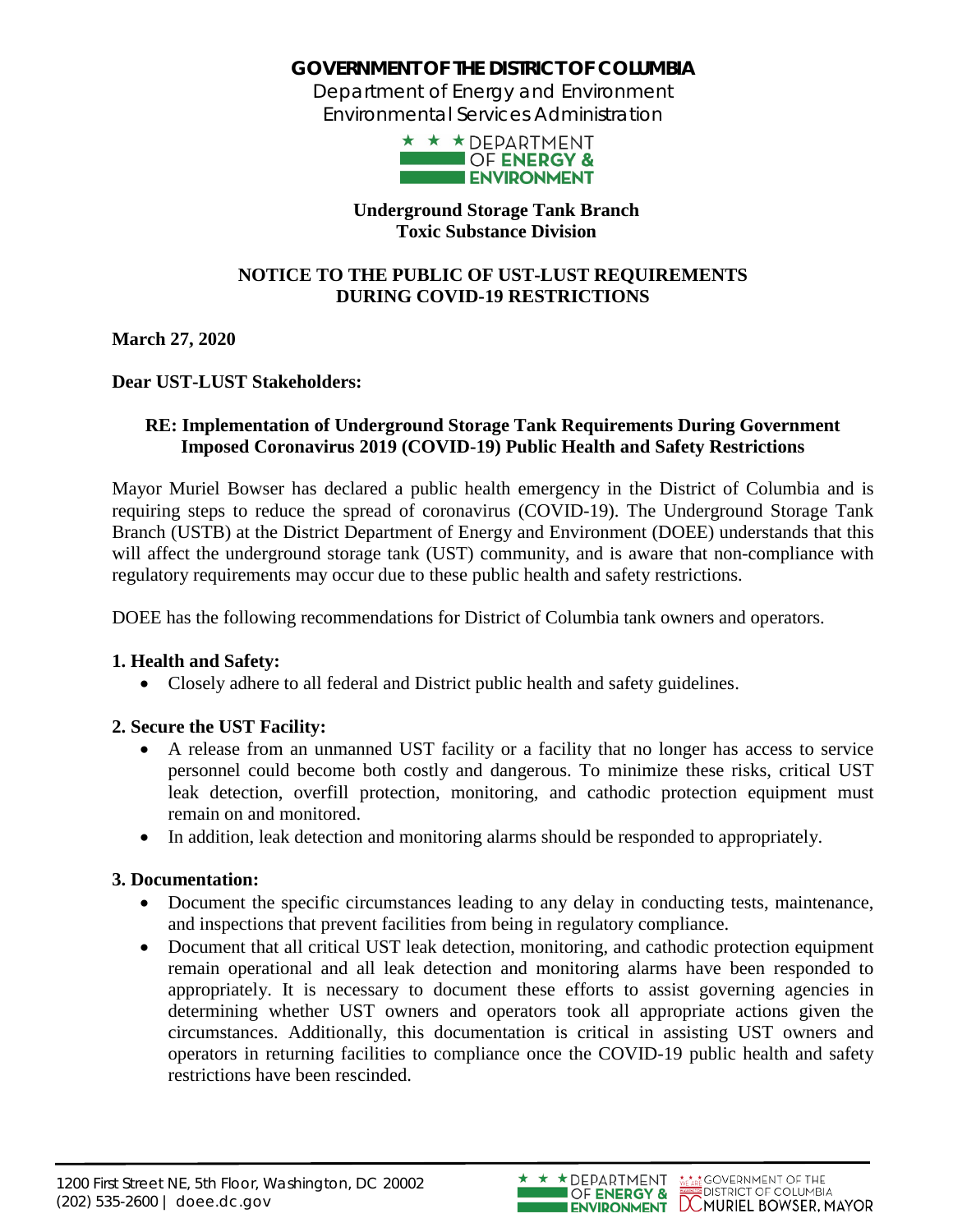- Maintain documentation demonstrating the reason(s) compliance could not be achieved. Documentation should include, but be limited to:
	- $\checkmark$  Communication with designated operators and service technicians;
	- $\checkmark$  Cancellations and the reasons associated;
	- $\checkmark$  Records of public closures or restrictions; and
	- $\checkmark$  Any other relevant information showing the efforts made to maintain compliance to the extent possible.

#### **4. DOEE and DCRA Business Certification for business or individual UST Installers, Testers, Removers, Technicians, and Closure Specialists**

- Approved UST Operator Training providers are continuing to provide online classes for new certifications or renewals of A, B and or C operators.
- Under the District of Columbia Council's emergency legislation, (B23-0718), the Mayor may extend the validity of certifications during the public health emergency and 45 days thereafter. You can, however, renew online. A check can be made mailed to DOEE UST Branch at 1200 First Street NE, 5th Floor, Washington, DC 20002 made payable to the DC Treasurer. Email Sharon.Hamilton@dc.gov for UST certification information.
- If individuals perform activities with expired certifications during this public health and safety emergency, governing agencies can extend or waive deadlines.

### **5. Significant Operation Compliance Inspections (SOCs)**

- SOCs are important for release prevention and detection compliance. EPA is holding SOC inspections. If yours is one of 90 facilities due for an inspection by October 1, 2020, please be prepared to have the relevant documents scanned and emailed to the DOEE inspectors if requested.
- Be prepared to have your contractors ready at short notice, if an inspection is planned after April 2020.
- UST owners and operators should continue to comply with testing and certification requirements in the event that an SOC inspector cannot be on site to observe right away.
- Contractors/Consultants should be prepared to assist UST owners and operators in returning UST facilities to compliance after the COVID-19 restrictions are lifted.
- UST owners and operators who provide clear documentation that they have acted in good faith to remain in compliance, but have been unable to maintain compliance due to COVID-19 restrictions, would be allowed a reasonable opportunity to return to compliance after the restrictions are lifted. DOEE will use enforcement discretion.

#### **6. Other UST and LUST Activities and Inspections:**

- DOEE UST and LUST work is continuing as usual. Please submit correspondences by mail and email to the case managers/inspectors within the set due dates. DOEE will consider extensions of timelines if reasonable and justifiable requests are made, and we will use our enforcement discretion when appropriate.
- The USTB will do limited inspection audits of UST removal, closure-in-place and LUST activities, including all planned UST installation activities. Owners and responsible parties and voluntary responsible parties are required to comply with the necessary regulatory process:
- **Permits:**
	- o You are still required to obtain a UT or SB permit through the DC Department of Consumer and Regulatory Affairs (DCRA) for all UST activities. DOEE USTB will review and approve your permit application before DCRA. Please email me, the UST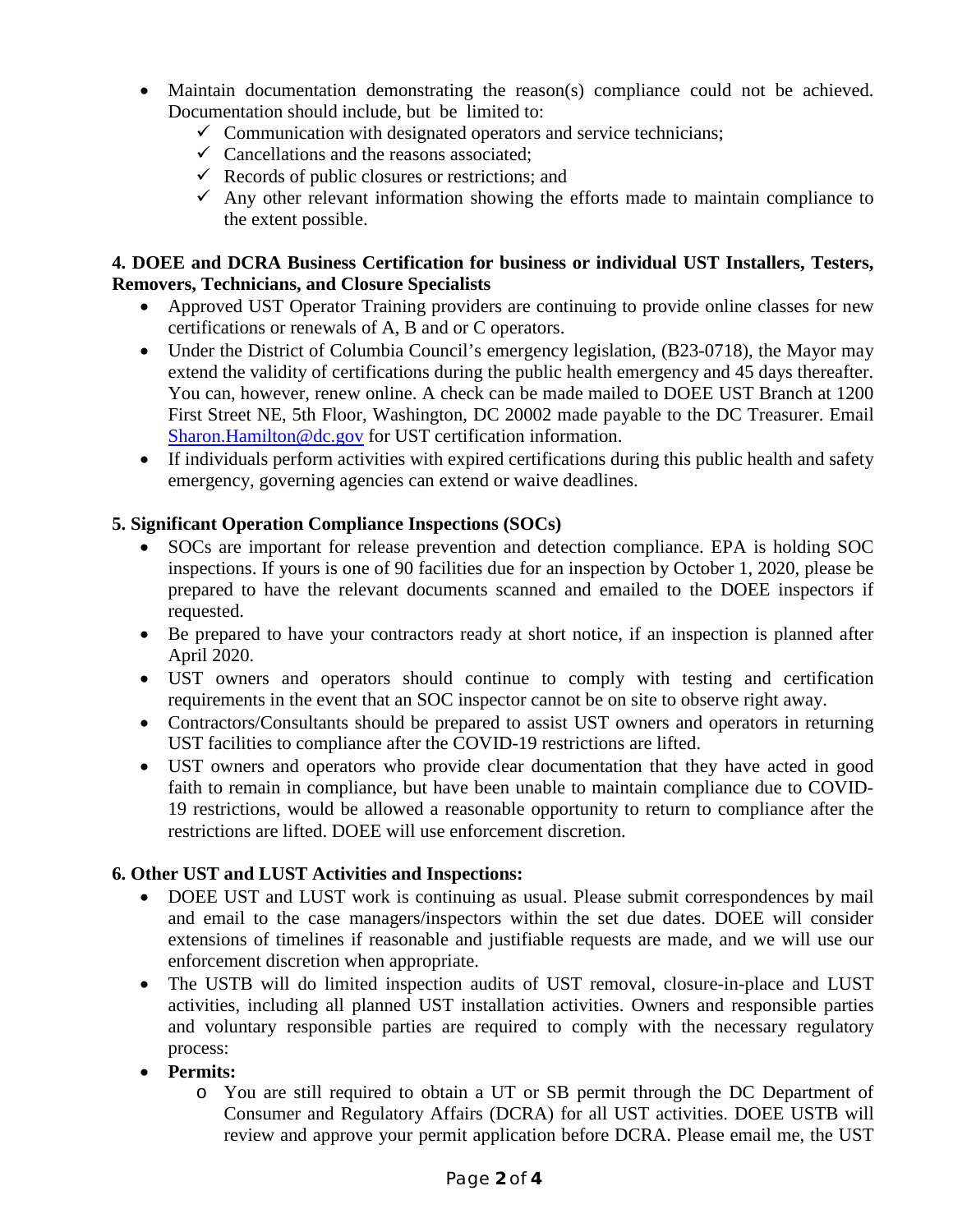inspector or general UST mailbox ust.doee@dc.gov all of the details in attachments (closure-in-place engineer's justification, installation drawings, manufacturers information, sampling work plans, design and layout/location of the tanks, line, dispensers, wells, sensitive receptors, etc.).

- o Submit a removal/installation/closure fee of \$250 per tank by mail to DOEE, payable to the "DC Treasurer."
- $\circ$  To get a DCRA UT or SB permit, go to:  $\frac{d_{\text{Cra.dc.gov}}/node/1424036 \text{this link will}}{1}$ provide access to ProjectDox, where you will upload all the details approved by USTB of your proposed activity.
	- 1. Applicant will receive an invite from pdadmin.dcra@dc.gov to submit their project.
	- 2. Applicant uploads approved package into the DRAWINGS folder in ProjectDox.
	- 3. Permit application will go through DCRA pre-screening (PRCs).
	- 4. Project will then be routed to various disciplines and/or sister Agencies for review.
	- 5. Applicant receives notification from ProjectDox; Ready For Issuance.
	- 6. Applicant pays remaining fee due to DCRA (if applicable).
	- 7. UT-permit is issued electronically.
- After you obtain your permit submit an *activity notification* by email to me or the UST/LUST ward inspector of the date and time proposed.
- The UST inspector will inspect at their discretion and may chose not to inspect in person, but may request a live video chat during the UST event or videos and pictures are emailed immediately after.
- A site directive will be issued by email to comply with the required sampling plan including number of soil or groundwater samples, location to be sampled, chemicals of concern to be assessed with analytical method, etc. Contractor shall provide a scanned copy of the chain of custody generated in the field. Directives will include reporting requirements (e.g., closure assessment report to be submitted within 30 days).
- DOEE will email and post a permanent tank closure letter or other necessary approvals and directives within 30 days of the request and receipt of the tank closure assessment report.

## **7. UST Registration**

- UST Facility registration continues during this time. Please mail us a check with the required fee per facility or pay the registration fee online at dcwebforms.dc.gov/pay/doee6.
- If an amended notification form is required, please sign and mail to the UST Branch or email a PDF version to Sharon.Hamilton@doee.dc.gov.

# **8. UST-LUST FOIA Requests**

- DOEE may only provide limited access to physical records and files at this time of telework status, short appointments maybe accommodated at the office on Tuesdays or Thursdays midafternoon. Please contact Donal.Harden2@dc.gov.
- If electronic data is available, this will be emailed to you our website also has spreadsheets of UST-LUST status in address order. See application link doee.dc.gov/page/open-governmentand-foia-doee.

# **9. Emergency Response and Complaints**